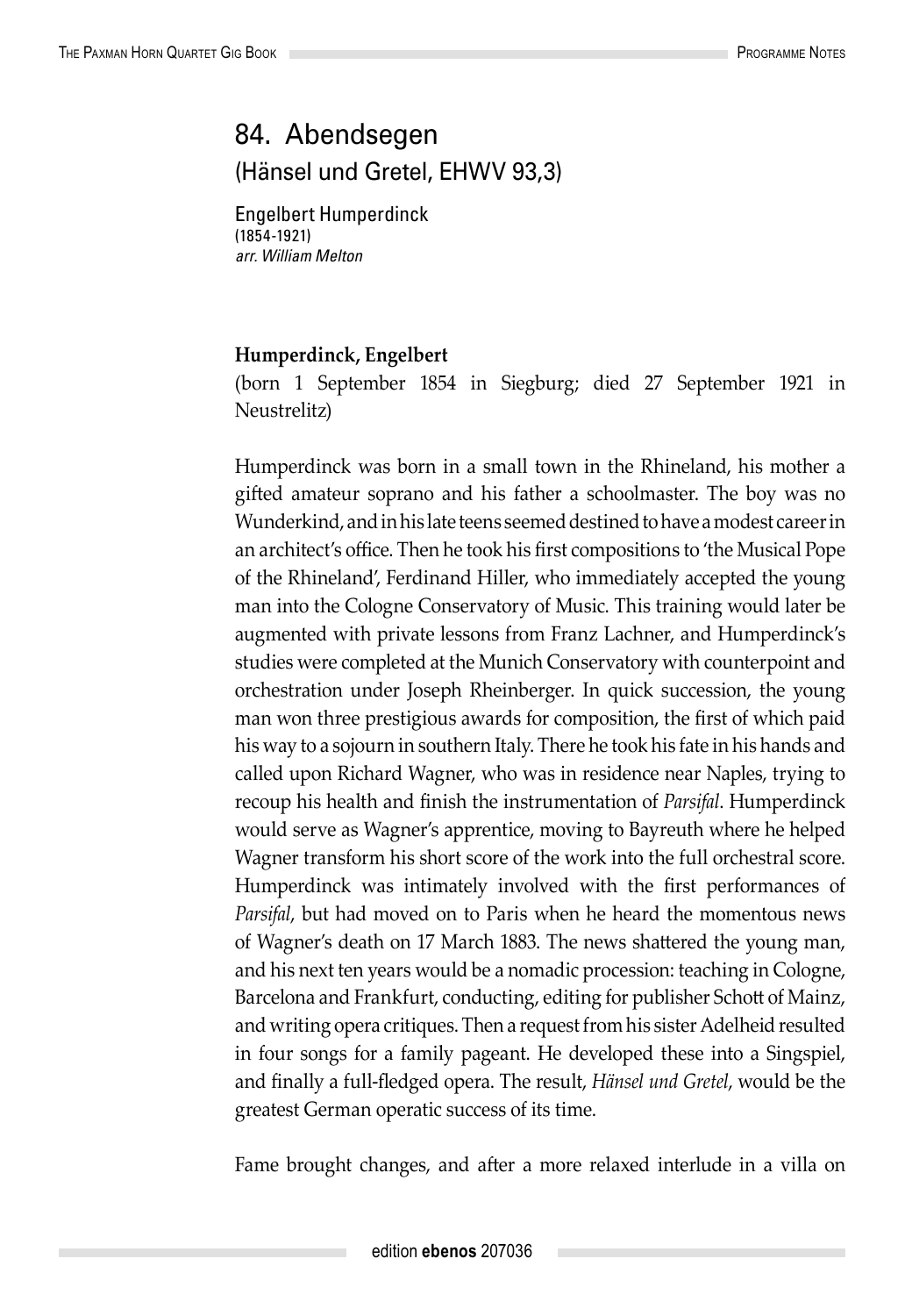the Rhine at Boppard, in 1900 Humperdinck was offered a professorship in composition in Berlin. There his reputation reached its zenith, and hundreds of pupils attended his composition lessons (including Siegfried Wagner, Leo Blech, Kurt Weill, Oskar Fried, Wallingford Riegger and Charles Tomlinson Griffes). Hugo Wolf and Richard Strauss were close friends, and Mahler and Puccini respectful correspondents. Humperdinck was awarded membership in the arts academies of Berlin, Paris and Rome, was received by the likes of the Kaiser and Pope Pius X, and dined with Theodore Roosevelt at the White House. His own production went on to include six operas, ten other stage works, works for orchestra, choruses, chamber ensembles, piano pieces, and over a hundred Lieder. His opera *Königskinder* enjoyed a triumphal world premiere at the Metropolitan Opera in 1910. Then, after the huge popular success of *The Miracle* in London, Humperdinck suffered a stroke that would impair his last decade. The First World War saw his son and most of his students taken by the military, and severe rationing and privation, political upheaval, and financial ruin blighted his final years. At his death a memorial performance was given at the Berlin State Opera, and Victor Lehmann wrote, 'Blessed are the pure in heart: for they shall see God. He was pure in heart. He was a Mensch'. The honours bestowed by his contemporaries have long since faded, and today Humperdinck is remembered almost exclusively as the composer of *Hänsel und Gretel*, one of the most performed operas in history.

*Hänsel und Gretel* was composed during the composer's 'galley years' in Frankfurt, when he juggled conservatory teaching with private lessons, spent nights at the opera house and wrote his critiques in the late hours afterwards. With encouragement from his family and his new bride Hedwig née Taxer, he managed to complete the opera. Though Hermann Levi in Munich had hoped to premiere the work, that honour fell to Richard Strauss and his Weimar forces on 23 December 1893. The opera swept across Germany, quickly becoming part of the national consciousness. Arthur Seidl wrote:

The entire German populace, as if freed from an evil spell, danced the joyful rounds of the Gingerbread Children…from all points of the political spectrum there was agreement on one issue, and from one end of Germany to the other, 'Hänsel und Gretel' was heard, sung and danced.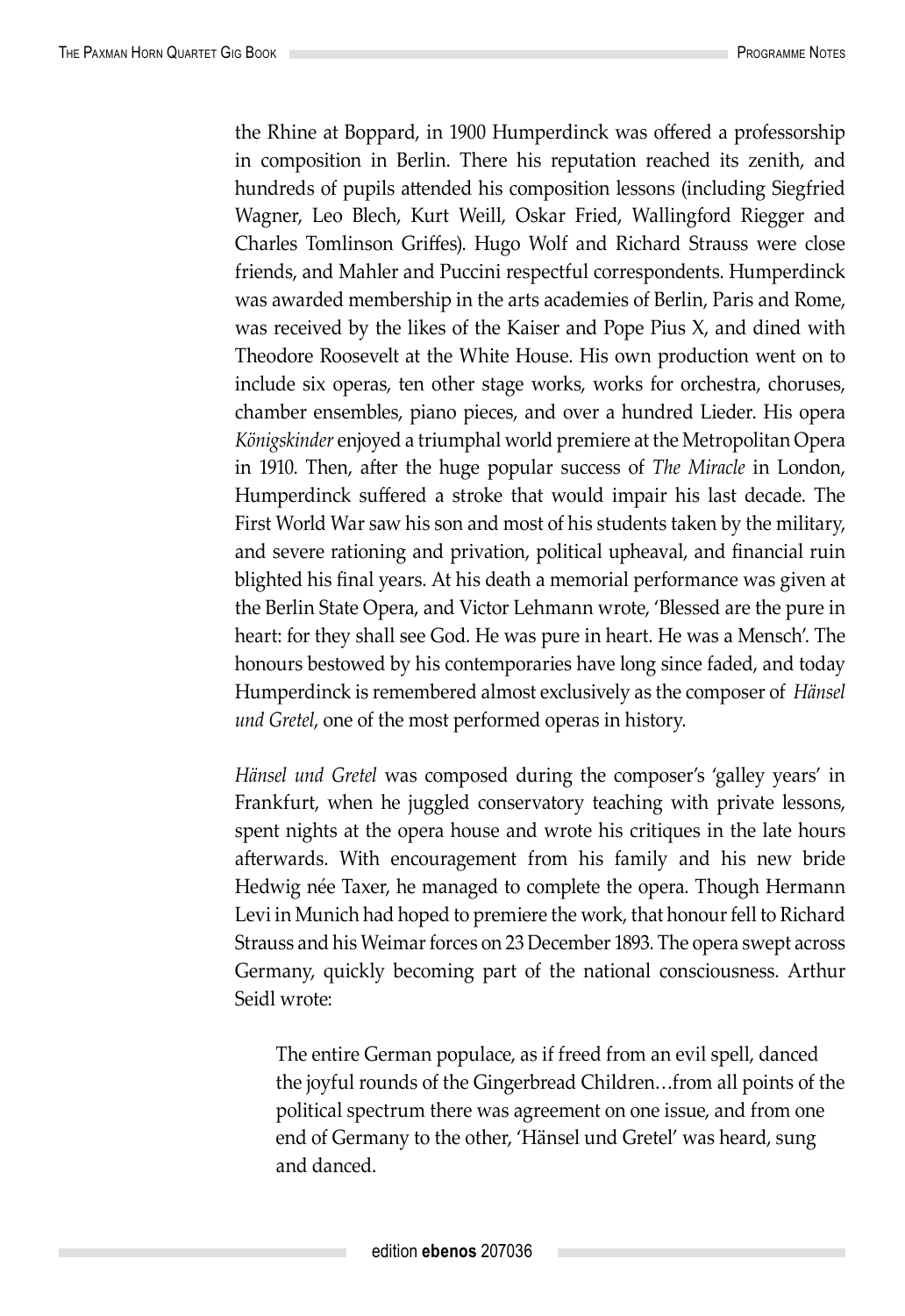The phenomenal success of the opera was not lost on foreign observers. Before the year 1894 concluded, the first British performance, in English, was staged at Daly's theatre in London and Covent Garden followed in 1896. Anton Seidl conducted the work at Daly's theatre in New York on 8 October 1895. The Metropolitan did not stage it until a decade later, when *Hänsel und Gretel* set a record for the number of performances in one season. The advent of radio would also bring a landmark: *Hänsel und Gretel* was the first complete opera broadcast in Europe, and on Christmas Day 1931 the work would be the first opera to be broadcast from the stage of the Metropolitan. To meet public demand publisher Schott issued paraphrases, fantasies, marches, quadrilles and potpourris for piano (up to eight hands), organ, harmonium, flute solo and duet, violin solo and duet, cello, cornet (by the virtuoso Herbert Clarke), harp, piano quintet, salon orchestra and military band. The text was translated into sixteen languages (including Latvian, Catalan, and Croatian) and audiences in Cairo, Johannesburg, Buenos Aires, Shanghai and Tokyo granted the humble middle-European fable a durable place on the operatic stage.

Humperdinck's relationship to the horn had deep roots. His teachers Hiller, Lachner and Rheinberger had all composed idiomatically for the horn (indeed, for a time Franz Lachner had earned his keep playing the instrument). Humperdinck frequently heard fine hornists in performances in Cologne, Munich (where he heard Franz Strauss play the entire *Ring*), and later Frankfurt. The months of exposure to Wagner and the *Parsifal* score certainly deepened his understanding of the instrument. In 1892, while working on *Hänsel und Gretel*, Humperdinck was also preparing an orchestration manual for his own class. The horn's flexibility guaranteed it a special place in his instrumental palette:

The horn is the natural bridge between the opposite tone colours of woodwinds and brass. At heart a poetic instrument like the flute or harp, when used melodically it fires the imagination of the listener and imbues the simplest melody with its sensitive timbre. If forced, however, the sound takes on a wild rawness and reverts to its hunting origins.

The 'wild rawness' of the horns is heard in *Hänsel und Gretel* in the triumphant *fortissimo* broom motif in the last scene of the opera. And it is